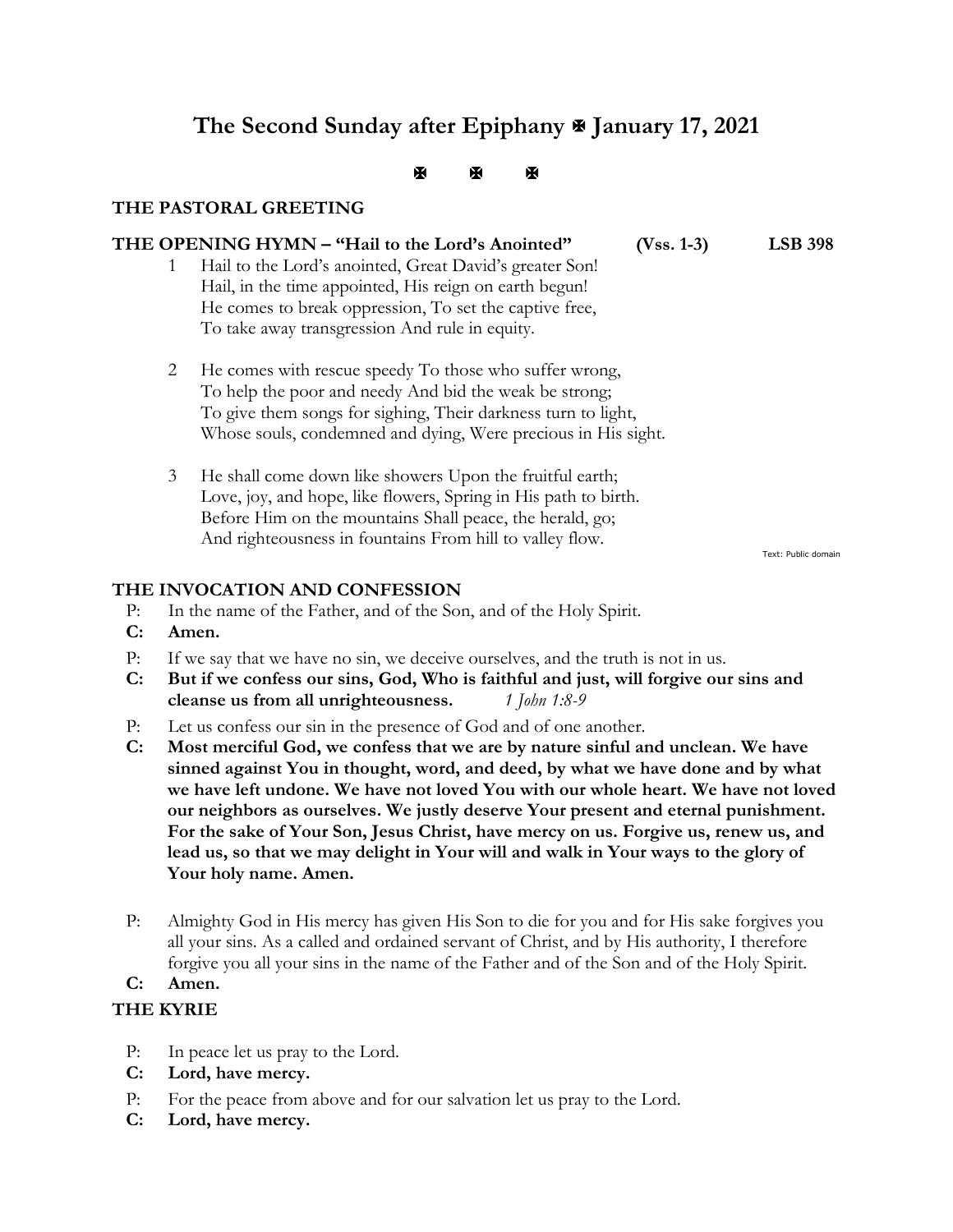- P: For the peace of the whole world, for the well-being of the church of God, and for the unity of all let us pray to the Lord.
- **C: Lord, have mercy.**
- P: For this holy house and for all who offer here their worship and praise, let us pray to the Lord.
- **C: Lord, have mercy.**
- P: Help, save, comfort, and defend us, gracious Lord.
- **C: Amen.**

## **THE COLLECT OF THE DAY**

- P: The Lord be with you.
- **C: And also with you.**
- P: Let us pray. Thanks be to You, Lord Jesus Christ, most merciful redeemer, for the countless blessings and benefits You give. May we know You more clearly, love You more dearly, and follow You more nearly, day by day praising You, with the Father and the Holy Spirit, one God, now and forever.
- **C: Amen.**

#### **THE HYMN OF PRAISE – "Tell Out My Soul" (Vss. 1,2,4) LSB 935**

- 1 Tell out, my soul, the greatness of the Lord! Unnumbered blessings, give my spirit voice; Tender to me the promise of His Word; In God my Savior shall my heart rejoice.
- 2 Tell out, my soul, the greatness of His name! Make known His might, the deeds His arm has done; His mercy sure, from age to age the same; His holy name, the Lord, the Mighty One.
- 4 Tell out, my soul, the glories of His Word! Firm is His promise, and His mercy sure. Tell out, my soul, the greatness of the Lord To children's children and forevermore! Text: © 1962, renewed 1990 Hope Publishing Co. Used by permission: LSB Hymn License no. 110001627

## **THE FIRST READING – 1 Samuel 3:1-10, ESV**

*At a time when visions are rare and unexpected, the LORD comes to Samuel and calls him to speak the divine word. Though just a boy, Samuel responds to God obediently, as Eli the priest has taught him to respond. This marks the beginning of Samuel's prophetic ministry.*

The boy Samuel ministered before the Lord under Eli. In those days the word of the Lord was rare; there were not many visions.

<sup>2</sup>One night Eli, whose eyes were becoming so weak that he could barely see, was lying down in his usual place. **<sup>3</sup>**The lamp of God had not yet gone out, and Samuel was lying down in the house of the Lord, where the ark of God was. **<sup>4</sup>**Then the Lord called Samuel.

Samuel answered, "Here I am." **<sup>5</sup>**And he ran to Eli and said, "Here I am; you called me."

But Eli said, "I did not call; go back and lie down." So he went and lay down.

**<sup>6</sup>**Again the Lord called, "Samuel!" And Samuel got up and went to Eli and said, "Here I am; you called me."

"My son," Eli said, "I did not call; go back and lie down."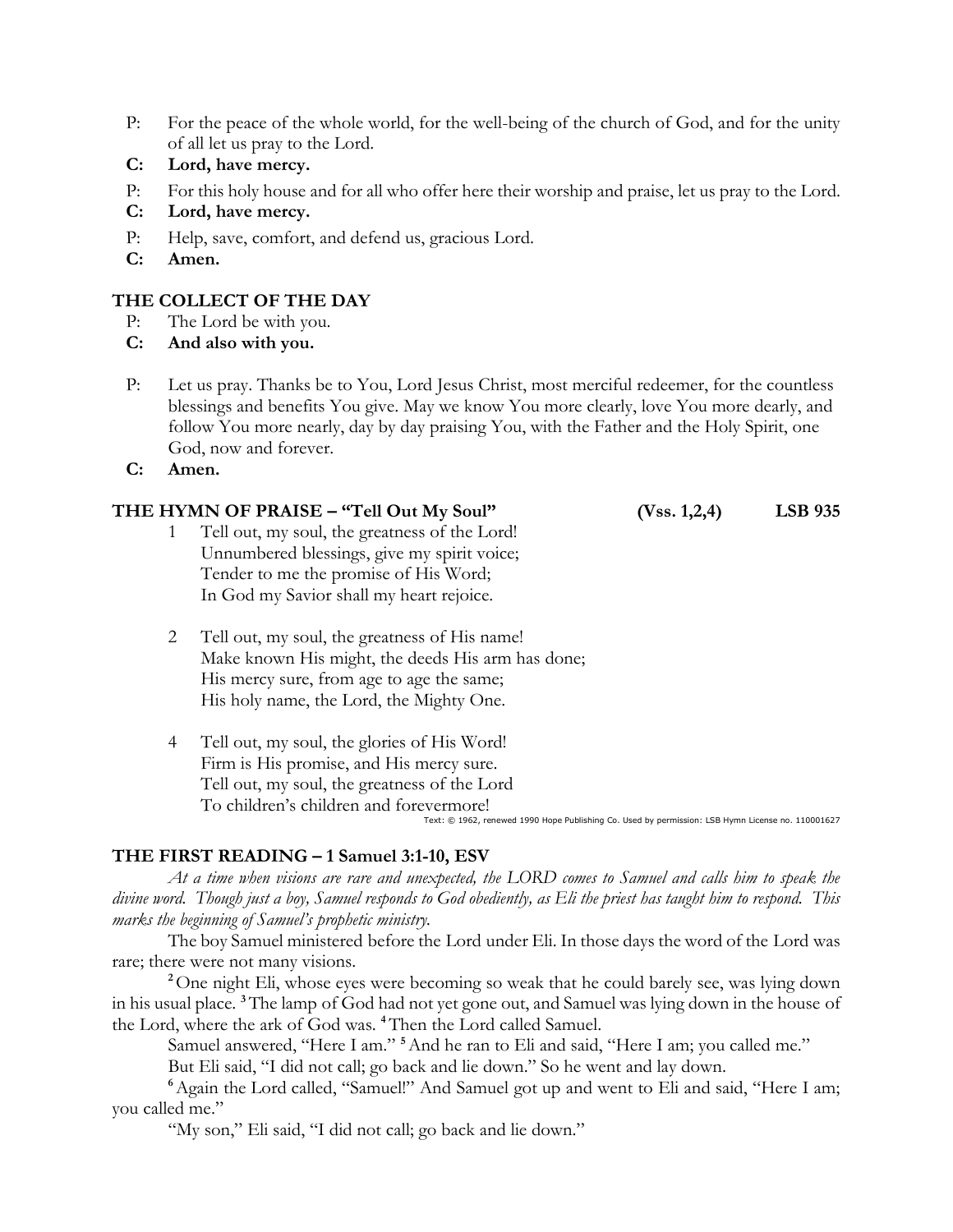**<sup>7</sup>**Now Samuel did not yet know the Lord: The word of the Lord had not yet been revealed to him.

**<sup>8</sup>**A third time the Lord called, "Samuel!" And Samuel got up and went to Eli and said, "Here I am; you called me."

Then Eli realized that the Lord was calling the boy. **<sup>9</sup>** So Eli told Samuel, "Go and lie down, and if he calls you, say, 'Speak, Lord, for your servant is listening.'" So Samuel went and lay down in his place.

**<sup>10</sup>**The Lord came and stood there, calling as at the other times, "Samuel! Samuel!"

Then Samuel said, "Speak, for your servant is listening."

P: This is the Word of the Lord.

**C: Thanks be to God.**

#### **THE EPISTLE READING – 1 Corinthians 6:12-20, ESV**

 *In this text, Aposrtle Paul helps the Corinthians understand that God has claimed the entirety of their lives through the death of Christ. Hence Christian relationships and conduct, including areas of human sexuality, are to reflect the reality that we belong to Christ and that the Holy Spirit lives within us.*

<sup>12</sup> "I have the right to do anything," you say—but not everything is beneficial."I have the right to do anything"—but I will not be mastered by anything.**<sup>13</sup>**You say, "Food for the stomach and the stomach for food, and God will destroy them both." The body, however, is not meant for sexual immorality but for the Lord, and the Lord for the body. **<sup>14</sup>**By his power God raised the Lord from the dead, and he will raise us also. **<sup>15</sup>**Do you not know that your bodies are members of Christ himself? Shall I then take the members of Christ and unite them with a prostitute? Never! <sup>16</sup> Do you not know that he who unites himself with a prostitute is one with her in body? For it is said, "The two will become one flesh."<sup>17</sup>But whoever is united with the Lord is one with him in spirit.

<sup>18</sup> Flee from sexual immorality. All other sins a person commits are outside the body, but whoever sins sexually, sins against their own body. **<sup>19</sup>**Do you not know that your bodies are temples of the Holy Spirit, who is in you, whom you have received from God? You are not your own; **<sup>20</sup>** you were bought at a price. Therefore honor God with your bodies.

P: This is the Word of the Lord.

#### **C: Thanks be to God.**

#### **THE HYMN – "O Bless the Lord, My Soul" (Vss. 1 & 6) LSB 814**

- 1 O bless the Lord, my soul! Let all within me join And aid my tongue to bless His name Whose favors are divine.
- 6 His wondrous works and ways He made by Moses known, But sent the world His truth and grace By His belovèd Son.

Text: Public domain

#### **THE HOLY GOSPEL READING – John 1:43-51, ESV**

<sup>43</sup>The next day Jesus decided to leave for Galilee. Finding Philip, he said to him, "Follow me." **<sup>44</sup>** Philip, like Andrew and Peter, was from the town of Bethsaida. **<sup>45</sup>** Philip found Nathanael and told him, "We have found the one Moses wrote about in the Law, and about whom the prophets also wrote—Jesus of Nazareth, the son of Joseph."

<sup>46</sup> "Nazareth! Can anything good come from there?" Nathanael asked.

"Come and see," said Philip.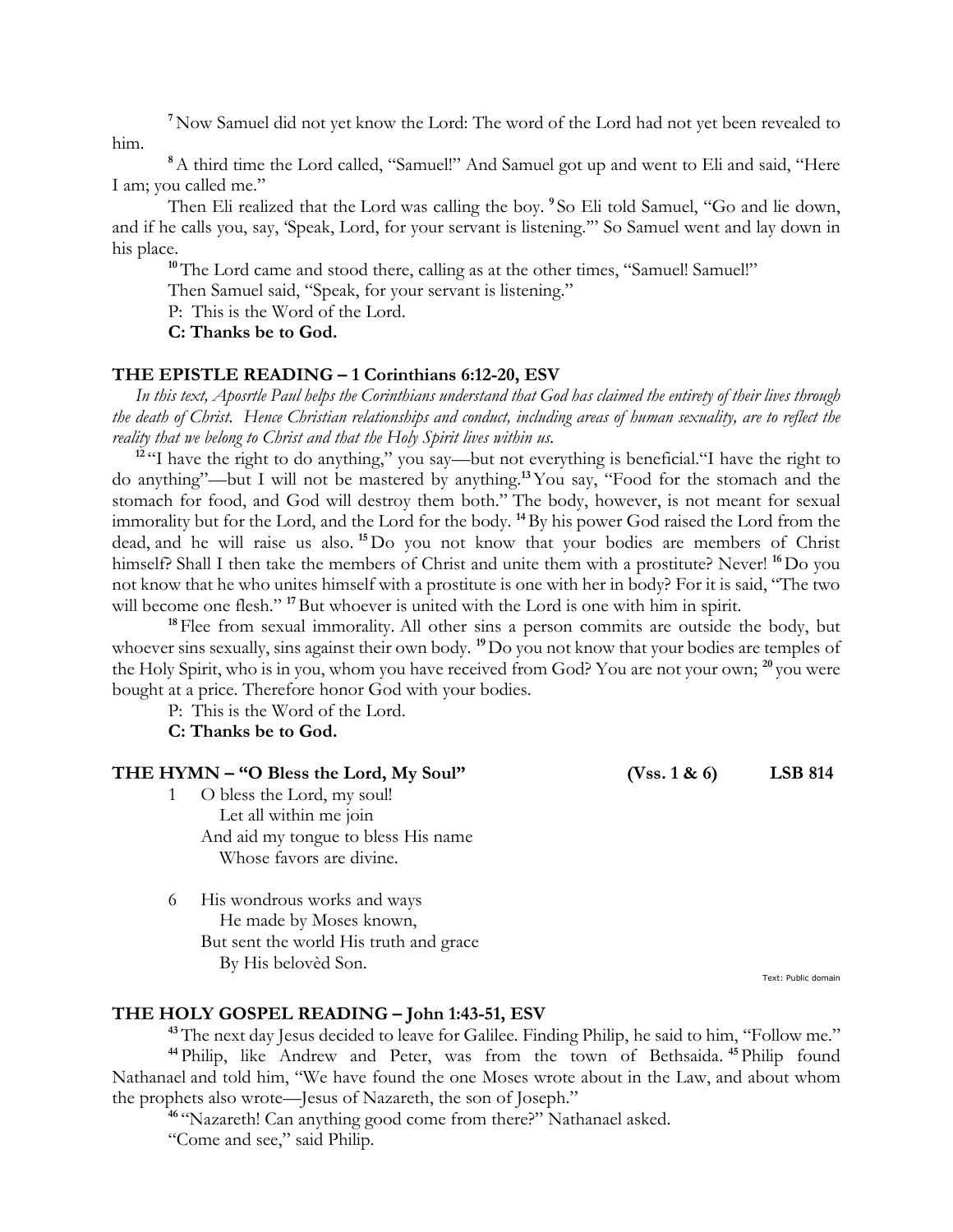**<sup>47</sup>** When Jesus saw Nathanael approaching, he said of him, "Here truly is an Israelite in whom there is no deceit."

**48** "How do you know me?" Nathanael asked.

Jesus answered, "I saw you while you were still under the fig tree before Philip called you." **<sup>49</sup>**Then Nathanael declared, "Rabbi, you are the Son of God; you are the king of Israel."

**<sup>50</sup>** Jesus said, "You believe because I told you I saw you under the fig tree. You will see greater things than that." **<sup>51</sup>**He then added, "Very truly I tell you, you will see 'heaven open, and the angels of God ascending and descending on' the Son of Man."

P: This is the Gospel of the Lord.

# **C: Praise to You, O Christ.**

| THE HYMN - "Speak, O Lord, Your Servant Listens"   | $(Vss. 1-3)$ | <b>LSB 589</b>      |
|----------------------------------------------------|--------------|---------------------|
| Speak, O Lord, Your servant listens,<br>1          |              |                     |
| Let Your Word to me come near;                     |              |                     |
| Newborn life and spirit give me,                   |              |                     |
| Let each promise still my fear.                    |              |                     |
| Death's dread pow'r, its inward strife,            |              |                     |
| Wars against Your Word of life;                    |              |                     |
| Fill me, Lord, with love's strong fervor           |              |                     |
| That I cling to You forever!                       |              |                     |
| $\overline{2}$<br>Oh, what blessing to be near You |              |                     |
| And to listen to Your voice;                       |              |                     |
| Let me ever love and hear You,                     |              |                     |
| Let Your Word be now my choice!                    |              |                     |
| Many hardened sinners, Lord,                       |              |                     |
| Flee in terror at Your Word;                       |              |                     |
| But to all who feel sin's burden                   |              |                     |
| You give words of peace and pardon.                |              |                     |
| 3<br>Lord, Your words are waters living            |              |                     |
| When my thirsting spirit pleads.                   |              |                     |
| Lord, Your words are bread life-giving;            |              |                     |
| On Your words my spirit feeds.                     |              |                     |
| Lord, Your words will be my light                  |              |                     |
| Through death's cold and dreary night;             |              |                     |
| Yes, they are my sword prevailing                  |              |                     |
| And my cup of joy unfailing!                       |              |                     |
|                                                    |              | Text: Public domain |
| <b>THE MESSAGE</b>                                 |              |                     |

#### **THE RESPONSE**

# **THE HYMN – "Speak, O Lord, Your Servant Listens" (Vs. 4) LSB 589** 4 As I pray, dear Jesus, hear me; Let Your words in me take root. May Your Spirit e'er be near me That I bear abundant fruit. May I daily sing Your praise, From my heart glad anthems raise, Till my highest praise is given In the endless joy of heaven.

Text: Public domain